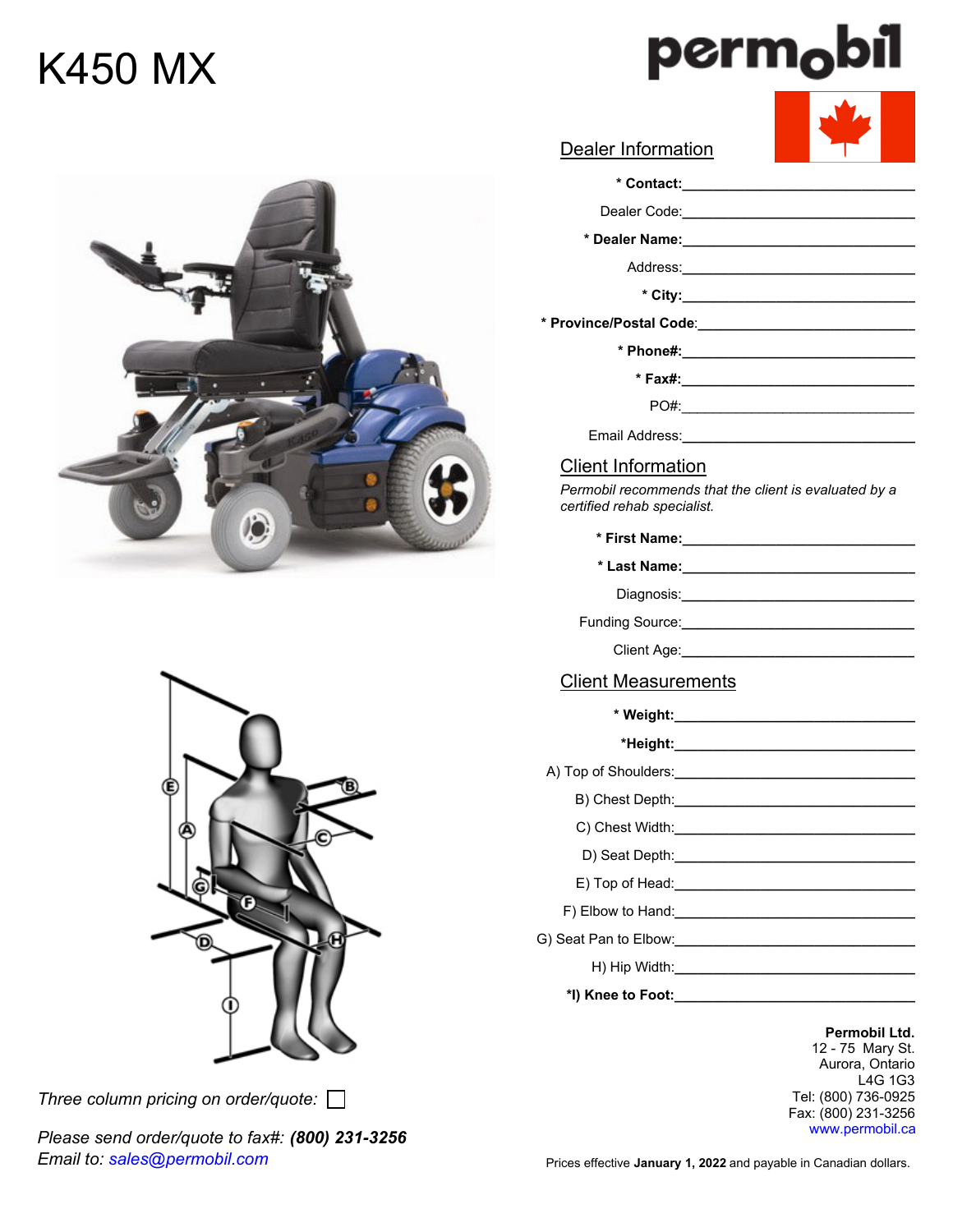# **Chair Model and Colors**

| <b>Part Number</b>                 | <b>Description</b>                                                                                                                                                                      | <b>MSRP - CA</b>       |  |
|------------------------------------|-----------------------------------------------------------------------------------------------------------------------------------------------------------------------------------------|------------------------|--|
| $\sqrt{ }$ 1104524-99-0            | K450 Base w/ R-net 5.2mph - K450 PS2<br>Price Includes: K450 Power Base, Tie-Down Hardware for Strap Systems, Charger, Flat Free                                                        | 16,407.00              |  |
|                                    | Tires, and Standard Positioning Belt. Must Choose Flat Free or Pneumatic Tires Below.<br>5.0mph, Weight Capacity = 125lbs, STFH = 3"-25".                                               |                        |  |
| <b>CHOOSE DRIVE TIRES:</b>         |                                                                                                                                                                                         |                        |  |
| <b>Part Number</b>                 | <b>Description</b>                                                                                                                                                                      | <b>MSRP - CA</b>       |  |
| 1106204-99-0                       | Flat Free Casters - K450                                                                                                                                                                | No Charge              |  |
| 1106205-99-0                       | Flat Free Drive Tires - K450                                                                                                                                                            | No Charge              |  |
| 1106206-99-0<br>1106207-99-0       | Pneumatic Casters - K450                                                                                                                                                                | No Charge              |  |
|                                    | Pneumatic Drive Tires - K450                                                                                                                                                            | No Charge              |  |
| <b>CHOOSE SHROUD COLOR:</b>        |                                                                                                                                                                                         |                        |  |
| <b>Part Number</b>                 | <b>Description</b>                                                                                                                                                                      | <b>MSRP - CA</b>       |  |
| 1104535-99-0<br>1104536-99-0       | Shroud for K450 - Onyx Black<br>Shroud for K450 - Platinum Silver                                                                                                                       | No Charge<br>No Charge |  |
| 1104537-99-0                       | Shroud for K450 - Pop Star Pink                                                                                                                                                         | No Charge              |  |
| 1104539-99-0                       | Shroud for K450 - Extreme Yellow                                                                                                                                                        | No Charge              |  |
| 1106367-99-0                       | Shroud for K450 - Volcano Red                                                                                                                                                           | No Charge              |  |
| 1106368-99-0                       | Shroud for K450 - Cobalt Blue                                                                                                                                                           | No Charge              |  |
| 1107234-99-0                       | Shroud for K450 - Purple Rain                                                                                                                                                           | No Charge              |  |
| <b>Base Options</b>                |                                                                                                                                                                                         |                        |  |
| <b>MUST CHOOSE SEAT ELEVATOR:</b>  |                                                                                                                                                                                         |                        |  |
| <b>Part Number</b>                 | <b>Description</b>                                                                                                                                                                      | <b>MSRP - CA</b>       |  |
| $\nabla$ 110510                    | Power Adjustable Seat Height - 8" Travel                                                                                                                                                | 3,577.00               |  |
|                                    | This item must be selected.                                                                                                                                                             |                        |  |
| <b>MUST CHOOSE BATTERIES:</b>      |                                                                                                                                                                                         |                        |  |
| <b>Part Number</b>                 | <b>Description</b>                                                                                                                                                                      | <b>MSRP - CA</b>       |  |
| $\sqrt{ }$ 1107032-99-0            | Batteries, Grp 34 Gel, Pair<br>Includes Permobil VoltPro charger for non-Permobil gel batteries.                                                                                        | 1,001.00               |  |
|                                    |                                                                                                                                                                                         |                        |  |
| <b>OPTIONAL ITEMS:</b>             |                                                                                                                                                                                         | <b>MSRP - CA</b>       |  |
| <b>Part Number</b><br>1104550-99-0 | <b>Description</b><br>Support Wheels for K450                                                                                                                                           | 567.00                 |  |
| $\Box$ I104540-99-0                | Light Kit - K450 R-net                                                                                                                                                                  | 1,413.00               |  |
| 1104553-99-0                       | WC 19 Transit Kit - K450                                                                                                                                                                | 2,273.00               |  |
|                                    | This kit includes additional anchor points for tie down straps, seat stabilizing bars and                                                                                               |                        |  |
|                                    | hardware, and a WC-19 Approved integrated lap and shoulder belt. This kit has been                                                                                                      |                        |  |
|                                    | approved according to ANSI/RESNA WC19. Cannot be ordered with a 10"W Seat Size<br>(1104317-99-0). An ICS Switchbox must be installed on the chair in order to access WC19               |                        |  |
|                                    | mode.                                                                                                                                                                                   |                        |  |
| 1104554-99-0                       | Fixed Ventilator Tray - K450                                                                                                                                                            | 684.00                 |  |
|                                    | Tray is 9.75"D x 13"W and increases the overall length of a K450 by approximately 11". The<br>ventilator tray is designed to accommodate an LP10 style ventilator and one U1 Battery. A |                        |  |
|                                    | custom charge will need to be applied if ordering vent tray with any of the following items:                                                                                            |                        |  |
|                                    | WC-19 Transit Kit (1104553-99-0), Attendant Control (ID50882), Push Handles (1104576-99-0)                                                                                              |                        |  |
| <b>ID51113</b>                     | or Bag Hooks (1105805-99-0). Please Note: Must also select Support Wheels (1104550-99-0).<br>Programming Key for R-net - Permobil Version                                               | 567.00                 |  |
| <b>Joystick Options</b>            |                                                                                                                                                                                         |                        |  |
| <b>CHOOSE JOYSTICK TYPE:</b>       |                                                                                                                                                                                         |                        |  |
| <b>Part Number</b>                 | <b>Description</b>                                                                                                                                                                      | <b>MSRP - CA</b>       |  |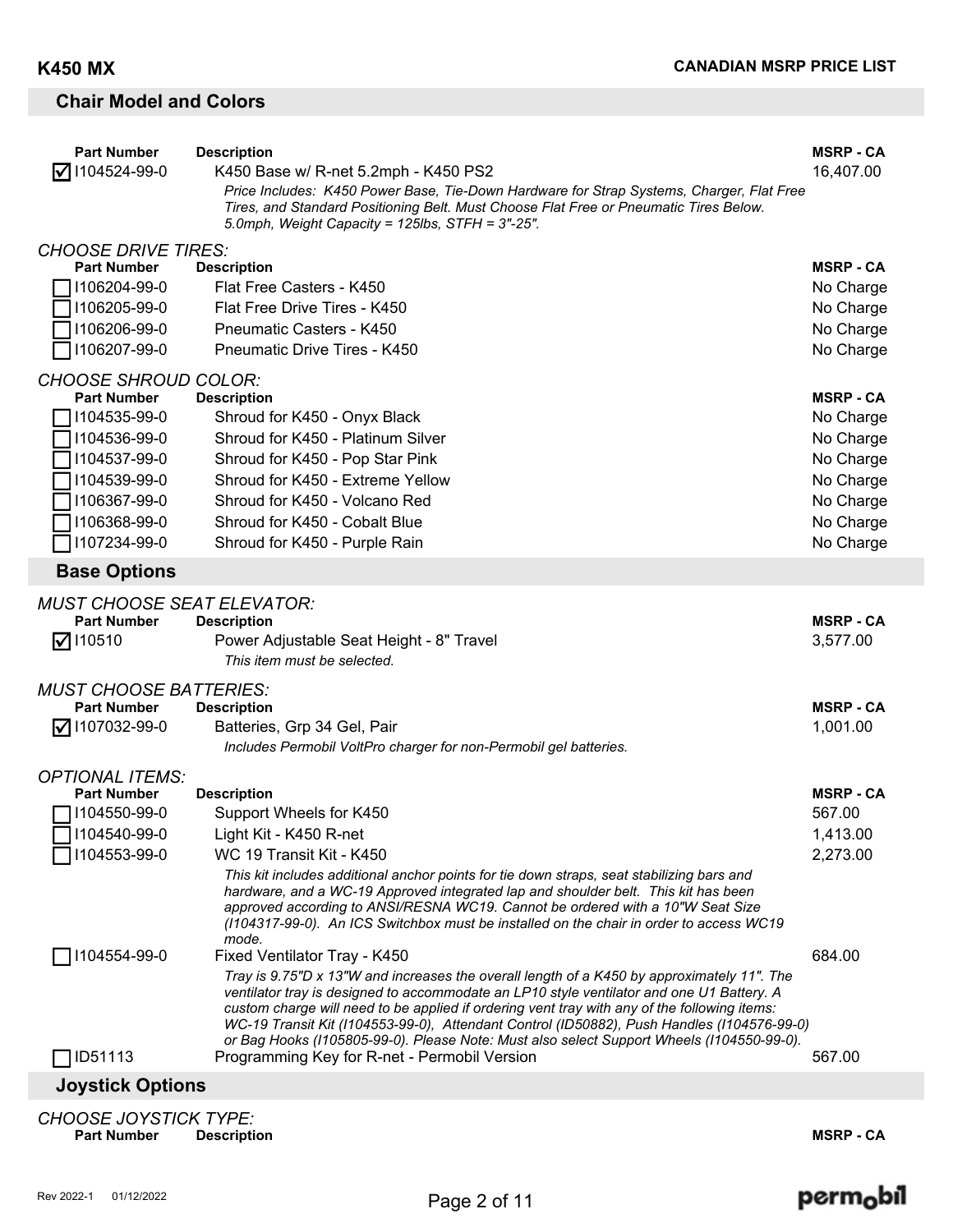# **Joystick Options**

| <b>CHOOSE JOYSTICK TYPE:</b>        |                                                                                                                                                                                          |                               |
|-------------------------------------|------------------------------------------------------------------------------------------------------------------------------------------------------------------------------------------|-------------------------------|
| <b>Part Number</b>                  | <b>Description</b>                                                                                                                                                                       | <b>MSRP - CA</b>              |
|                                     | PLEASE NOTE:                                                                                                                                                                             |                               |
|                                     | For all remote joystick modules shown below, you must also select an expandable controller.<br>For additional input devices, refer to Alterative Drive Systems Section.                  |                               |
| 1108319-99-0                        | Permobil Joystick Module                                                                                                                                                                 | 1,282.00                      |
|                                     | Designed exclusively for Permobil, this R-net color joystick features: control of up to 4                                                                                                |                               |
|                                     | Bluetooth devices, Infrared control, programmable buttons and a programmable switch jack; all                                                                                            |                               |
|                                     | in a compact, durable Aluminum housing.                                                                                                                                                  |                               |
| 1105246-99-0                        | R-net LED Remote Joystick - No Display                                                                                                                                                   | No Charge                     |
|                                     | This Joystick does NOT have a Display Screen, does NOT contain mono jack ports, and does<br>NOT include Bluetooth or Assignable Buttons. PC Programming required and profiles limited to |                               |
|                                     | five.                                                                                                                                                                                    |                               |
| <b>CHOOSE JOYSTICK HANDLE TYPE:</b> |                                                                                                                                                                                          |                               |
| <b>Part Number</b>                  | <b>Description</b>                                                                                                                                                                       | <b>MSRP - CA</b>              |
| 110045                              | Cone Shaped Joystick Knob - Standard                                                                                                                                                     | No Charge                     |
| 1100960-99-0                        | Chin Cup For Joystick Knob                                                                                                                                                               | 129.00                        |
| 1100961-99-0                        | "T" Handle For Joystick Knob                                                                                                                                                             | 190.00                        |
| 1100962-99-0                        | "Large Ball" For Joystick Knob                                                                                                                                                           | 129.00                        |
| 1100963-99-0                        | "Softball" For Joystick Knob                                                                                                                                                             | 173.00                        |
| 1100964-99-0                        | "Mushroom" For Joystick Knob                                                                                                                                                             | 173.00                        |
| 1100965-99-0                        | "Stick" For Joystick Knob                                                                                                                                                                | 173.00                        |
| 1105442-99-0                        | 1.75" Black Foam Ball For Joystick Knob                                                                                                                                                  | 129.00                        |
| 1105846-99-0                        | Bodypoint J/S Handle 3" U-Shaped w/ Flex-Shaft                                                                                                                                           | 166.00                        |
| 1105847-99-0                        | Bodypoint J/S Handle 4" U-Shaped w/ Flex-Shaft                                                                                                                                           | 166.00                        |
| 1105848-99-0                        | Bodypoint J/S Handle Dome Shaped, Rubber                                                                                                                                                 | 166.00                        |
|                                     |                                                                                                                                                                                          |                               |
| <b>Part Number</b><br>110412        | <b>Description</b>                                                                                                                                                                       | <b>MSRP - CA</b><br>No Charge |
| 110413                              | Joystick Mount Right - Fixed, R-net Only<br>Joystick Mount Left - Fixed, R-net Only                                                                                                      | No Charge                     |
| 1102537-99-0                        | Joystick Mount Right - Swing Away                                                                                                                                                        | 424.00                        |
| 1102538-99-0                        | Joystick Mount Left - Swing Away                                                                                                                                                         | 424.00                        |
|                                     |                                                                                                                                                                                          |                               |
| <b>Part Number</b>                  | <b>Description</b>                                                                                                                                                                       | <b>MSRP - CA</b>              |
| $\nabla$ 110411                     | Expandable Controller - R-net                                                                                                                                                            | No Charge                     |
|                                     | Must be ordered with all expandable/remote joysticks.                                                                                                                                    |                               |
| $\nabla$ 110513                     | Harness for Expandable Controller                                                                                                                                                        | No Charge                     |
|                                     | Must be ordered with any Expandable Controller.                                                                                                                                          |                               |
| ID50882-A                           | Attendant Control for R-net Control System Only                                                                                                                                          | 1,413.00                      |
|                                     | On the K450, the mounting location for the Attendant Control is off of the Push Handle Bracket.                                                                                          |                               |
|                                     | If ordering an attendant control, you must also order I104576-99-0 (Push Handles - MX Seat).                                                                                             |                               |
| <b>Seating System</b>               |                                                                                                                                                                                          |                               |
| <b>CHOOSE ONE OF THE FOLLOWING:</b> |                                                                                                                                                                                          |                               |
| <b>Part Number</b>                  | <b>Description</b>                                                                                                                                                                       | <b>MSRP - CA</b>              |
| 1104324-99-0<br>ΙVΙ                 | <b>MX Power Seating System</b>                                                                                                                                                           | 9,258.00                      |
|                                     | Price Includes: MX Seating System, Adjustable Seat Frame, Power Seat to Floor System,<br>Adjustable Backrest Angle, and One Piece Footplate. Weight Limit 125lbs.                        |                               |

### *CHOOSE ONE OF THE FOLLOWING:*

| <b>Part Number</b>  | <b>Description</b>   | <b>MSRP - CA</b> |
|---------------------|----------------------|------------------|
| $\Box$  104529-99-0 | No Tilt              | No Charge        |
|                     | Weight Limit 125lbs. |                  |

# perm<sub>o</sub>bil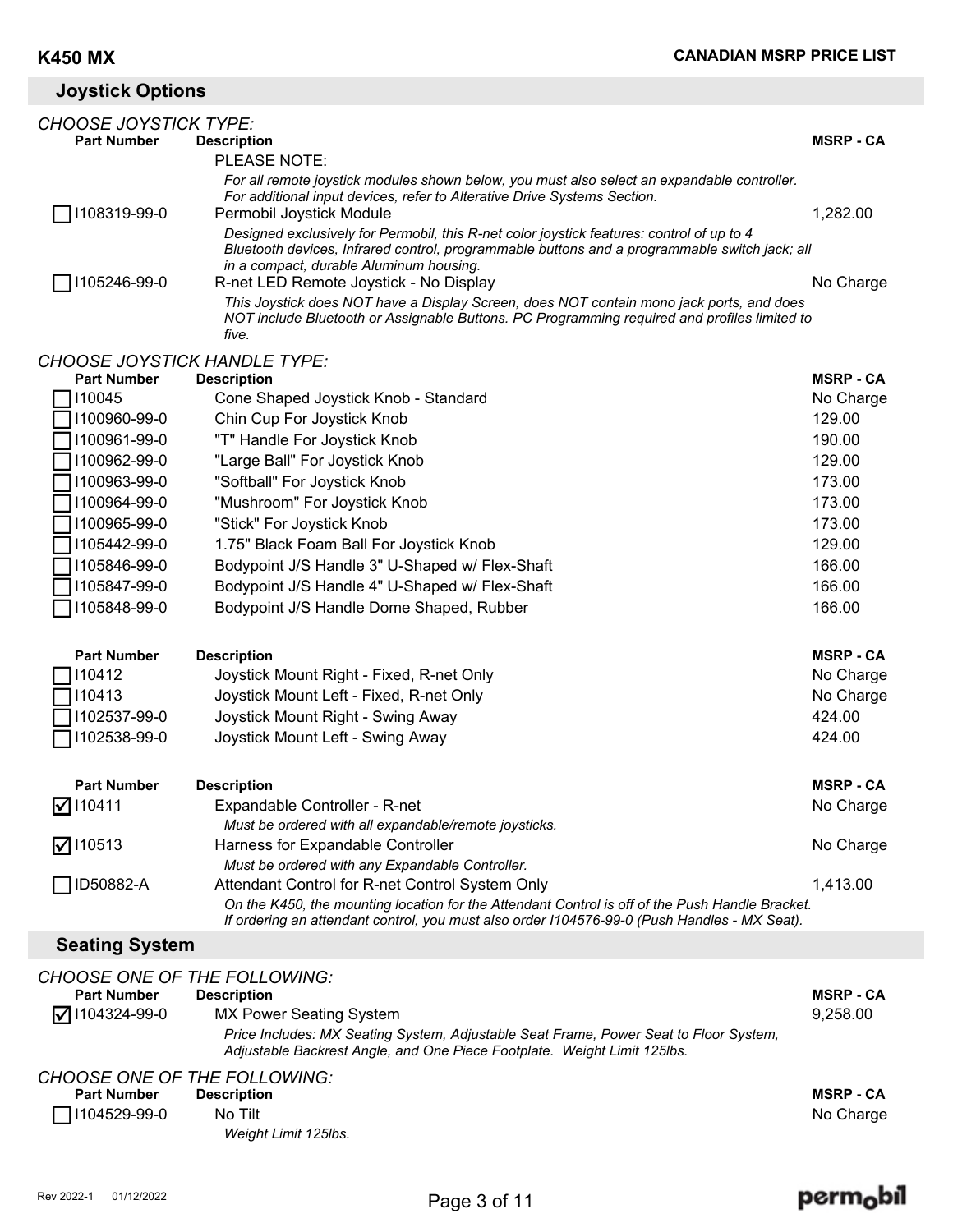| <b>Seating System</b>                                                     |                                                                                                                                                                                                                                                                                                                                                                   |                              |  |
|---------------------------------------------------------------------------|-------------------------------------------------------------------------------------------------------------------------------------------------------------------------------------------------------------------------------------------------------------------------------------------------------------------------------------------------------------------|------------------------------|--|
| <b>CHOOSE ONE OF THE FOLLOWING:</b><br><b>Part Number</b><br>1104551-99-0 | <b>Description</b><br>45° Power Tilt<br>Weight Limit 125lbs.                                                                                                                                                                                                                                                                                                      | <b>MSRP - CA</b><br>7,613.00 |  |
| <b>Seating System Options</b>                                             |                                                                                                                                                                                                                                                                                                                                                                   |                              |  |
| <b>Part Number</b><br>$\nabla$ 110585                                     | <b>CHOOSE SEAT FUNCTION CONTROL TYPE:</b><br><b>Description</b><br>Multiple Seat Function Control Kit for R-net<br>For operation of two or more seat functions through the wheelchair electronics via the drive<br>control. Order with R-net electronics or remote joystick options.                                                                              | <b>MSRP - CA</b><br>2,994.00 |  |
| <b>Part Number</b>                                                        | <b>CHOOSE PUSH BUTTONS OR TOGGLES:</b><br><b>Description</b>                                                                                                                                                                                                                                                                                                      | <b>MSRP - CA</b>             |  |
| 1104135-99-0<br>1104136-99-0                                              | Push Buttons on Seat Function Control Kit<br>Toggles on Seat Function Control Kit                                                                                                                                                                                                                                                                                 | No Charge<br>320.00          |  |
| <b>Part Number</b>                                                        | <b>CHOOSE MOUNTING POSITION OF ICS SWITCHBOX:</b><br><b>Description</b>                                                                                                                                                                                                                                                                                           | <b>MSRP - CA</b>             |  |
| 110626                                                                    | Mount ICS Switchbox onto R-net Joystick Bracket<br>ICS Switchbox will be mounted to the same bracket as the R-net Joystick Module. If this item<br>is selected, the ICS Switchbox will swing away with the Joystick Module.                                                                                                                                       | No Charge                    |  |
| 1104651-99-0                                                              | Mount ICS Switchbox onto Armrest<br>Mount on Left: ______<br>Mount on Right: _____                                                                                                                                                                                                                                                                                | No Charge                    |  |
| 7111050                                                                   | Mount ICS Switchbox on Backrest<br>On the K450, the backrest mounting location for the ICS Switchbox is on the Push Handle<br>bracket; therefore, you must also order I104576-99-0 (Push Handles - MX).<br>Mount on Left: ________ Mount on Right: ______                                                                                                         | 180.00                       |  |
| <b>OPTIONAL ITEMS:</b>                                                    |                                                                                                                                                                                                                                                                                                                                                                   |                              |  |
| <b>Part Number</b>                                                        | <b>Description</b>                                                                                                                                                                                                                                                                                                                                                | <b>MSRP - CA</b>             |  |
| 1105409-99-0                                                              | Do Not Install ICS Switchbox, Send as Part                                                                                                                                                                                                                                                                                                                        | No Charge                    |  |
| 1104196-99-0                                                              | <b>ICS Alternative Switchbox for R-net Electronics</b><br>Seat function interface box that accommodates up to 8 momentary switches. Provides an<br>additional method for accessing the seat functions. 1/8" mini-mono switches not included.                                                                                                                      | 1,413.00                     |  |
| 1106743-99-0                                                              | Remote Stop System - All Electronics<br>Consists of a 315MHz Radio Frequency (RF) handheld transmitter and an RF receiver<br>mounted on the wheelchair. Custom charges may be required when ordering with a PS/PS Jr<br>seat, a low backrest height or a pediatric wheelchair. If ordering on a K450, push handles must<br>also be selected.                      | 1,348.00                     |  |
| 110515                                                                    | Memory Seat Program for K450 MX                                                                                                                                                                                                                                                                                                                                   | No Charge                    |  |
|                                                                           | If this is selected, the chair will be programmed to allow the user to store and save up to 3<br>different memory seat positions through the ICS Switchbox. On the K450 MX, ALL seat<br>functions are capable of recalling a saved seat position. Please refer to the K450 Owner's<br>Manual for more information on saving and recalling a memory seat position. |                              |  |
| <b>Backrest Options</b>                                                   |                                                                                                                                                                                                                                                                                                                                                                   |                              |  |
|                                                                           |                                                                                                                                                                                                                                                                                                                                                                   |                              |  |

| <b>CHOOSE ONE OF THE FOLLOWING:</b> |                                                                                                                                                                                                                                                                                                                              |                  |
|-------------------------------------|------------------------------------------------------------------------------------------------------------------------------------------------------------------------------------------------------------------------------------------------------------------------------------------------------------------------------|------------------|
| <b>Part Number</b>                  | <b>Description</b>                                                                                                                                                                                                                                                                                                           | <b>MSRP - CA</b> |
| 110610                              | <b>MX STYLE BACKRESTS:</b>                                                                                                                                                                                                                                                                                                   | No Charge        |
|                                     | Use this section to select MX Style Backrests. Back heights measured from the seat pan to the<br>top of the backrest shell with the backrest set at 90°. Please be sure to pick both a backrest<br>shell size and a backrest cushion style (Leatherette or Black Mesh Fabric). Note: A 16"W MX<br>Backrest is NOT available. |                  |
| 71104321-99-0                       | MX Backrest - 10"W x 14"H                                                                                                                                                                                                                                                                                                    | No Charge        |
|                                     | Backrest can be adjusted to either 14" or 16" high. If ordering a headrest, backrest will be<br>mounted in the 16" high position unless client measurements require a 14" backrest height, in<br>which case, custom modifications will be done.                                                                              |                  |
| ̄   104322-99-0                     | MX Backrest - 12"W x 16"H                                                                                                                                                                                                                                                                                                    | No Charge        |
|                                     | Backrest can be adjusted to either 16" or 18" high.                                                                                                                                                                                                                                                                          |                  |
| Rev 2022-1<br>01/12/2022            | Page 4 of 11                                                                                                                                                                                                                                                                                                                 |                  |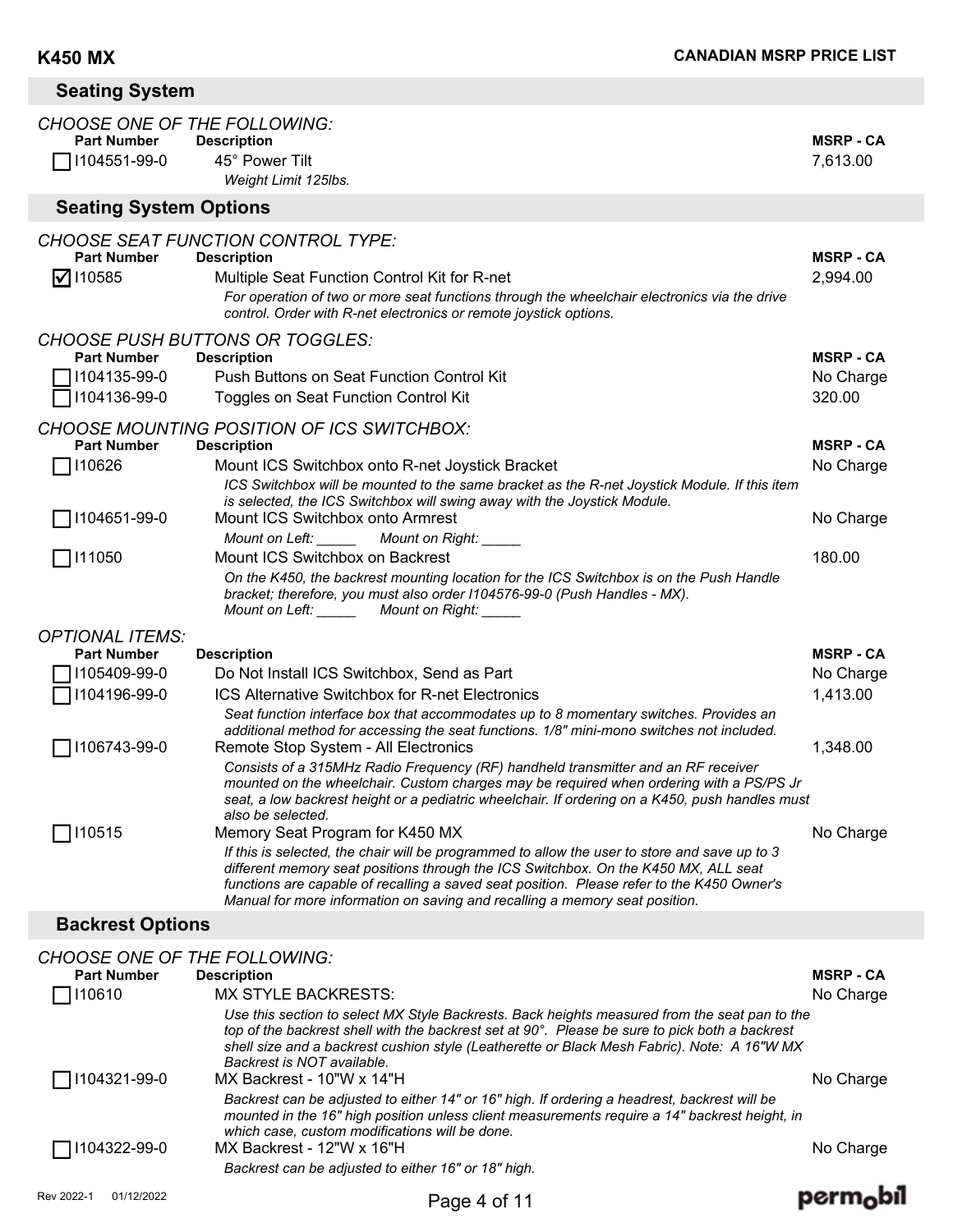# **Backrest Options**

| 1104323-99-0                                              | MX Backrest - 14"W x 20"H<br>Backrest can be adjusted to either 20" or 22" high.                                                                                                                                                                                                                                        | No Charge                     |
|-----------------------------------------------------------|-------------------------------------------------------------------------------------------------------------------------------------------------------------------------------------------------------------------------------------------------------------------------------------------------------------------------|-------------------------------|
| <b>CHOOSE ONE OF THE FOLLOWING:</b><br><b>Part Number</b> | <b>Description</b>                                                                                                                                                                                                                                                                                                      | <b>MSRP - CA</b>              |
|                                                           | Please Select Cushion Style Below:<br>MX/MF Backrest Cushion, 10"W x 14"T - Leatherette                                                                                                                                                                                                                                 |                               |
| 1104309-99-0<br>1104311-99-0                              | MX/MF Backrest Cushion, 12"W x 16"T - Leatherette                                                                                                                                                                                                                                                                       | No Charge<br>No Charge        |
| 1104313-99-0                                              | MX/MF Backrest Cushion, 14"W x 20"T - Leatherette                                                                                                                                                                                                                                                                       | No Charge                     |
| 1104308-99-0                                              | MX/MF Backrest Cushion, 10"W x 14"T - Black Mesh                                                                                                                                                                                                                                                                        | No Charge                     |
| 1104310-99-0                                              | MX/MF Backrest Cushion, 12"W x 16"T - Black Mesh                                                                                                                                                                                                                                                                        | No Charge                     |
| 1104312-99-0                                              | MX/MF Backrest Cushion, 14"W x 20"T - Black Mesh                                                                                                                                                                                                                                                                        | No Charge                     |
| <b>CHOOSE ONE OF THE FOLLOWING:</b>                       |                                                                                                                                                                                                                                                                                                                         |                               |
| <b>Part Number</b>                                        | <b>Description</b>                                                                                                                                                                                                                                                                                                      | <b>MSRP - CA</b>              |
|                                                           | <b>PS JR TUBULAR STYLE BACKRESTS</b><br>Use this section to select PS Jr Tubular Style Backrest Canes. Note: A 10"W Tubular<br>Backrest is NOT available.                                                                                                                                                               |                               |
| 1103717-99-0                                              | PS Jr Back Canes, Height & Angle Adjustable                                                                                                                                                                                                                                                                             | No Charge                     |
|                                                           | Must also select PS Jr Style Armrests if ordering this backrest. Choose PS Jr Style Backrest<br>Type (Metal Back or Omit Back) below. Backrest width should match seat width. Back height is<br>adjustable from 16.5"T - 22.5"T, measured from the seat pan to the top of the back.                                     |                               |
| <b>CHOOSE ONE OF THE FOLLOWING:</b>                       |                                                                                                                                                                                                                                                                                                                         |                               |
| <b>Part Number</b>                                        | <b>Description</b>                                                                                                                                                                                                                                                                                                      | <b>MSRP - CA</b>              |
| 1103719-99-0                                              | PS Jr Solid Backrest - 12"W                                                                                                                                                                                                                                                                                             | No Charge                     |
| 1103721-99-0<br>1103723-99-0                              | PS Jr Solid Backrest - 14"W<br>PS Jr Solid Backrest - 16"W                                                                                                                                                                                                                                                              | No Charge<br>No Charge        |
| 110449                                                    | PS Jr - Omit Backrest                                                                                                                                                                                                                                                                                                   | No Charge                     |
| <b>Seat Sizing</b>                                        |                                                                                                                                                                                                                                                                                                                         |                               |
|                                                           |                                                                                                                                                                                                                                                                                                                         |                               |
| <b>CHOOSE ONE OF THE FOLLOWING:</b>                       |                                                                                                                                                                                                                                                                                                                         |                               |
| <b>Part Number</b><br>1104317-99-0                        | <b>Description</b><br>MX Seat Size 10"W x 10"D                                                                                                                                                                                                                                                                          | <b>MSRP - CA</b><br>No Charge |
|                                                           | Seat depth can be adjusted to 10", 11", or 12". If ordering this seat size, the lowest allowed<br>seat position when using the seat to floor function will be approximately 3.5" from the floor to                                                                                                                      |                               |
| 1104318-99-0                                              | the top of the seat pan.<br>MX Seat Size 12"W x 12"D                                                                                                                                                                                                                                                                    | No Charge                     |
|                                                           | Seat depth can be adjusted to 12", 13", or 14". If ordering this seat size with MX Arms, the<br>lowest allowed seat position when using the seat to floor function will be approximately 3.5"<br>from the floor to the top of the seat pan. If ordering Flip Back Arms, the lowest allowed seat<br>position will be 8". |                               |
| 1104319-99-0                                              | MX Seat Size 14"W x 14"D                                                                                                                                                                                                                                                                                                | No Charge                     |
|                                                           | Seat depth can be adjusted to 14", 15", or 16". If ordering this seat size with MX Arms, the<br>lowest allowed seat position when using the seat to floor function will be approximately 3.5"<br>from the floor to the top of the seat pan. If ordering Flip Back Arms, the lowest allowed seat<br>position will be 8". |                               |
| 71104320-99-0                                             | MX Seat Size 16"W x 16"D                                                                                                                                                                                                                                                                                                | No Charge                     |
|                                                           | Seat depth can be adjusted to 16", 17", or 18". If ordering this seat size with MX Arms, the<br>lowest allowed seat position when using the seat to floor function will be approximately 10"<br>from the floor to the top of the seat pan. If ordering Flip Back Arms, the lowest allowed seat<br>position will be 16". |                               |
| <b>OPTIONAL ITEMS:</b>                                    |                                                                                                                                                                                                                                                                                                                         |                               |
| <b>Part Number</b>                                        | <b>Description</b>                                                                                                                                                                                                                                                                                                      | <b>MSRP - CA</b>              |
| 1306384-99-90-0                                           | Seat Cushions Below Are Approximately 2" Thick:<br>Leatherette Seat Cush MX - 10"W x 10"D (250x250)                                                                                                                                                                                                                     | 681.00                        |
|                                                           |                                                                                                                                                                                                                                                                                                                         |                               |
| Rev 2022-1<br>01/12/2022                                  | Page 5 of 11                                                                                                                                                                                                                                                                                                            | perm <sub>o</sub> bil         |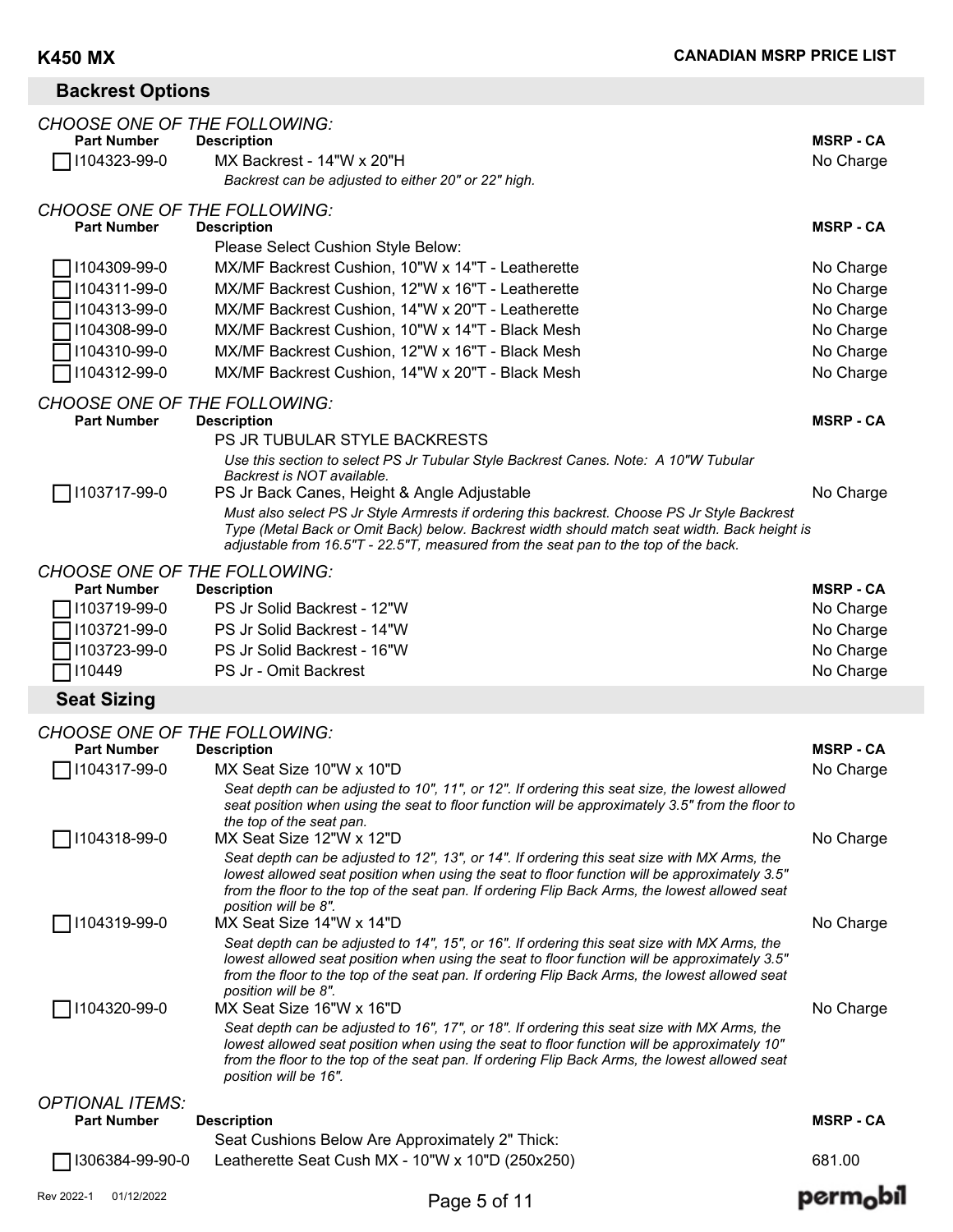| <b>Seat Sizing</b>                                                                                                                                                                               |                                                                                                                                                                                                                                                                                                                                                                                                                   |                                                                                                                    |
|--------------------------------------------------------------------------------------------------------------------------------------------------------------------------------------------------|-------------------------------------------------------------------------------------------------------------------------------------------------------------------------------------------------------------------------------------------------------------------------------------------------------------------------------------------------------------------------------------------------------------------|--------------------------------------------------------------------------------------------------------------------|
| <b>OPTIONAL ITEMS:</b><br><b>Part Number</b><br>I306385-99-90-0<br>I306386-99-90-0<br>1104703-99-0<br>1104305-99-0<br>1104306-99-0<br>1104307-99-0<br>1104702-99-0                               | <b>Description</b><br>Leatherette Seat Cush MX - 12"W x 12"D (300x300)<br>Leatherette Seat Cush MX - 14"W x 14"D (350x350)<br>Leatherette Seat Cush MX - 16"W x 16"D (400x400)<br>Black Mesh Seat Cushion MX/MF - 10"W x 10"D<br>Black Mesh Seat Cushion MX/MF - 12"W x 12"D<br>Black Mesh Seat Cushion MX/MF - 14"W x 14"D<br>Black Mesh Seat Cush MX - 16"W x 16"D (400x400)                                    | <b>MSRP - CA</b><br>681.00<br>681.00<br>681.00<br>633.00<br>633.00<br>633.00<br>633.00                             |
| <b>Armrest Options</b>                                                                                                                                                                           |                                                                                                                                                                                                                                                                                                                                                                                                                   |                                                                                                                    |
| <b>CHOOSE ARMREST STYLE:</b><br><b>Part Number</b><br>□ 110512                                                                                                                                   | <b>Description</b><br>Height Adjustable Armrest Assembly MX Seat<br>If you are not selecting Tilt, you MUST order this item.                                                                                                                                                                                                                                                                                      | <b>MSRP - CA</b><br>405.00                                                                                         |
| 7110514                                                                                                                                                                                          | Height Adjustable Armrest Assembly MX Seat - NC                                                                                                                                                                                                                                                                                                                                                                   | No Charge                                                                                                          |
| $\Box$ I10824                                                                                                                                                                                    | No Charge if ordering Power Tilt (1104551-99-0)<br>Flip Back, Height Adjustable Armrests<br>Mounted off the backrest canes. Includes: 45° of of angle adjustability, rotational adjustment,<br>3" offset adjustment both medially and laterally, and height adjustment of 6" - 14" from the seat<br>pan. In one inch increments, please indicate where you would like the armrests set. SET                       | 411.00                                                                                                             |
| 110825                                                                                                                                                                                           | ARMRESTS AT (6" - 14"):<br>Flip Back, Height Adjustable Armrests - NC<br>No charge when ordering power tilt. In one inch increments, please indicate where you would<br>like the armrests set.<br>SET ARMRESTS AT (6" - 14"): _____                                                                                                                                                                               | No Charge                                                                                                          |
| <b>MX ARMREST PADS:</b>                                                                                                                                                                          |                                                                                                                                                                                                                                                                                                                                                                                                                   |                                                                                                                    |
| <b>Part Number</b><br>1104303-99-0                                                                                                                                                               | <b>Description</b><br>MX Armrest Pad Short Leatherette 8"L x 3.5"W                                                                                                                                                                                                                                                                                                                                                | <b>MSRP - CA</b><br>No Charge                                                                                      |
| 1104304-99-0                                                                                                                                                                                     | MX Armrest Pad Long Leatherette 12.5"Lx3.5"W                                                                                                                                                                                                                                                                                                                                                                      | No Charge                                                                                                          |
| <b>FLIP BACK ARMREST PAD RIGHT:</b><br><b>Part Number</b><br>1105100-99-0<br>$\Box$ I105104-99-0<br>1107212-99-0<br>1106047-99-0<br>1104951-99-0<br>1104950-99-0<br>1107591-99-0<br>1107593-99-0 | <b>Description</b><br>4"x10" Corpus Armrest Pad Right - Leatherette<br>4"x13" Corpus Armrest Pad Right - Leatherette<br>4"x10" Corpus Armrest Pad Right - Black Fabric<br>4"x13" Corpus Armrest Pad Right - Black Fabric<br>3.5"x8" Unitrack Armrest Pad Right (C)<br>3.5"x12.5" Unitrack Armrest Pad Right (G)<br>4"x10" Corpus Arm w/ Permobil Gel Pad - Right<br>4"x13" Corpus Arm w/ Permobil Gel Pad - Right | <b>MSRP - CA</b><br>No Charge<br>No Charge<br>No Charge<br>No Charge<br>No Charge<br>No Charge<br>207.00<br>213.00 |
| <b>FLIP BACK ARMREST PAD LEFT:</b><br><b>Part Number</b>                                                                                                                                         | <b>Description</b>                                                                                                                                                                                                                                                                                                                                                                                                | <b>MSRP - CA</b>                                                                                                   |

| $\Box$ I105098-99-0    | 4"x10" Corpus Armrest Pad Left - Leatherette  | No Charge |
|------------------------|-----------------------------------------------|-----------|
| $\Box$ I105102-99-0    | 4"x13" Corpus Armrest Pad Left - Leatherette  | No Charge |
| $\Box$ I107213-99-0    | 4"x10" Corpus Armrest Pad Left - Black Fabric | No Charge |
| $\Box$ I106046-99-0    | 4"x13" Corpus Armrest Pad Left - Black Fabric | No Charge |
| $\Box$ I104952-99-0    | 3.5"x8" Unitrack Armrest Pad Left (C)         | No Charge |
| $\Box$ I104949-99-0    | 3.5"x12.5" Unitrack Armrest Pad Left (G)      | No Charge |
| $\Box$ I107590-99-0    | 4"x10" Corpus Arm w/ Permobil Gel Pad - Left  | 207.00    |
| $\Box$ I107592-99-0    | 4"x13" Corpus Arm w/ Permobil Gel Pad - Left  | 213.00    |
| <b>Legrest Options</b> |                                               |           |

# $\mathsf{perm}_\mathsf{O}$ bil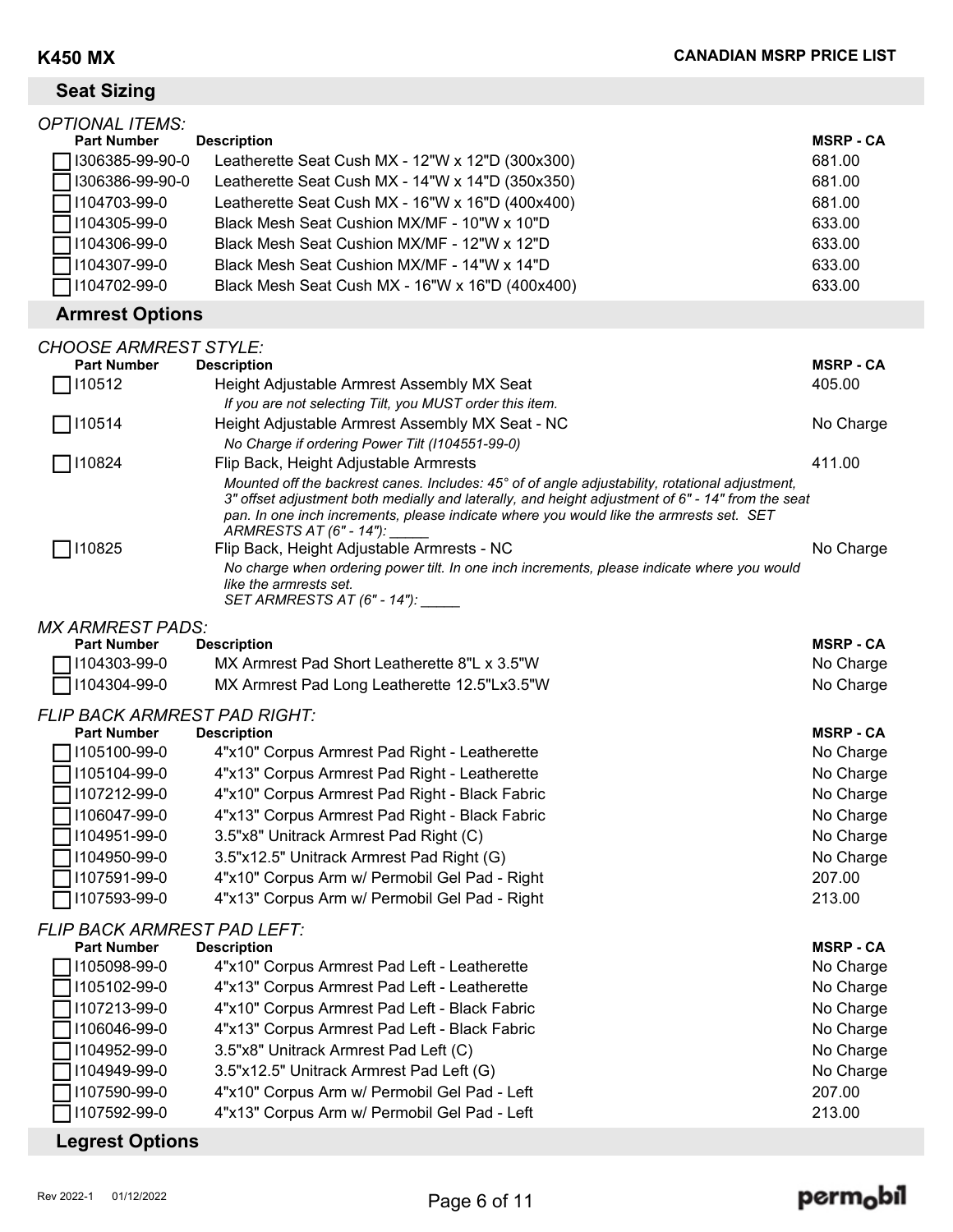perm<sub>o</sub>bil

# **Legrest Options**

| <b>CHOOSE ONE OF THE FOLLOWING:</b>          |                                                                                                                                                                                        |                  |
|----------------------------------------------|----------------------------------------------------------------------------------------------------------------------------------------------------------------------------------------|------------------|
| <b>Part Number</b>                           | <b>Description</b>                                                                                                                                                                     | <b>MSRP - CA</b> |
| 1104314-99-0                                 | MX Footplate - Small (11.5" W x 6.5"D)                                                                                                                                                 | No Charge        |
| 1104315-99-0                                 | MX Footplate - Large (14" W x 8"D)                                                                                                                                                     | No Charge        |
| <b>OPTIONAL ITEMS:</b>                       |                                                                                                                                                                                        |                  |
| <b>Part Number</b>                           | <b>Description</b>                                                                                                                                                                     | <b>MSRP - CA</b> |
| 1103427-99-0                                 | Footstrap Kit                                                                                                                                                                          | 236.00           |
| 1103104-99-0                                 | Footstrap Kit - Padded                                                                                                                                                                 | 266.00           |
| 1104338-99-0                                 | Small Anti-Skid Overlay for Footplate - K450                                                                                                                                           | 180.00           |
| 1104337-99-0                                 | Large Anti-Skid Overlay for Footplate - K450                                                                                                                                           | 180.00           |
| 1107503-99-0                                 | BP Ankle Huggers, Med Side Release, Adj (Pair)                                                                                                                                         | 294.00           |
|                                              | This item will be sent as a part with the wheelchair. It will not be installed.                                                                                                        |                  |
| <b>Accessories</b>                           |                                                                                                                                                                                        |                  |
| 1104518-99-0                                 | Bodypoint Non-Padded Hip Belt - Medium                                                                                                                                                 | No Charge        |
| 1105849-99-0                                 | Bodypoint Padded Hip Belt - Extra Small                                                                                                                                                | 155.00           |
| 1104520-99-0                                 | Bodypoint Padded Hip Belt - Medium                                                                                                                                                     | 155.00           |
| 1100519-99-0                                 | <b>Positioning Belt Retractable</b>                                                                                                                                                    | 322.00           |
| 1108267-99-0                                 | Bodypoint Padded Hip Belt "Airplane" Latch - Med                                                                                                                                       | 273.00           |
| <b>HEADREST OPTIONS:</b>                     |                                                                                                                                                                                        |                  |
| <b>Part Number</b>                           | <b>Description</b>                                                                                                                                                                     | <b>MSRP - CA</b> |
| 1100749-99-0                                 | MF Headrest for Koala/Ps Jr - Leatherette                                                                                                                                              | 533.00           |
|                                              | Must also select PN 110552.                                                                                                                                                            |                  |
| 1104339-99-0                                 | MF Headrest for MX Back - Leatherette                                                                                                                                                  | 533.00           |
|                                              | Must also select PN I10552. Also includes a UT Bracket for lateral adjustment of the headrest.<br>Please indicate below which size you need.                                           |                  |
|                                              | UT Bracket for Lat Head Adj (10"W MX Back): ____                                                                                                                                       |                  |
|                                              | Allows for Lateral Adjustment of the headrest.                                                                                                                                         |                  |
|                                              | UT Brack for Lat Head Adj (12-14"W MX Back): ____                                                                                                                                      |                  |
|                                              | Allows for Lateral Adjustment of the headrest.                                                                                                                                         |                  |
| 110552                                       | Adj/Removable Headrest Hardware                                                                                                                                                        | 144.00           |
| 1107499-99-0                                 | Universal Headrest Adapter                                                                                                                                                             | 271.00           |
|                                              | Please Note: Recline is limited to 160° or less (depending on backrest height) when ordering a<br>Universal Headrest Adapter on a 23" or 24" tall Corpus backrest.                     |                  |
|                                              |                                                                                                                                                                                        |                  |
| <b>OPTIONAL ITEMS:</b><br><b>Part Number</b> | <b>Description</b>                                                                                                                                                                     | <b>MSRP - CA</b> |
| 1106104-99-0                                 | UT Hip Suppt (B) w/ Mesh Cover - High (Pair)                                                                                                                                           | 329.00           |
|                                              | 4.5"W x 3.5"T Pad w/ 4" Tall Mounting Bracket. Must also select PN I10550.                                                                                                             |                  |
| 1106103-99-0                                 | UT Hip Suppt (A) w/ Mesh Cover - High (Pair)                                                                                                                                           | 329.00           |
|                                              | 6"W x 5.5"T Pad w/ 4" Tall Mounting Bracket. Must also select PN I10550.                                                                                                               |                  |
| 110550                                       | Adj Removable - Thigh Support Hardware (Pair)                                                                                                                                          | 144.00           |
| 1106210-99-0                                 | RAM Self-Leveling Cup Holder                                                                                                                                                           | 96.00            |
| 1106806-99-0                                 | RAM X-Grip Phone Holder                                                                                                                                                                | 96.00            |
| 1107100-99-0                                 | RAM X-Grip 10" Tablet Holder w/Swing Away Mount                                                                                                                                        | 529.00           |
|                                              | Compatible with most 10" screen tablets with or without a protective case. Includes adjustable<br>swing away mount. Note: Customization may be required if ordered along with an Omni. |                  |
| 1107191-99-0                                 | USB Charger - MX                                                                                                                                                                       | 226.00           |
|                                              | Provides up to 1.5A (at 5V) to charge most smartphones and tablets. The charger features an                                                                                            |                  |
|                                              | isolated circuit design for improved safety; and by pulling power from the ICS, prevents battery                                                                                       |                  |
|                                              | drainage when the chair is powered off. Includes mounting hardware and ICS connector.<br>Mount on left armrest: _______ Mount on right armrest: _____                                  |                  |
| 1104576-99-0                                 | Push Handles - K450                                                                                                                                                                    | 495.00           |
|                                              | Mounted off the chassis. Height and angle adjustable. Must be selected if ordering bag clips or                                                                                        |                  |
|                                              | an attendant control or if mounting the ICS Switchbox on the backrest.                                                                                                                 |                  |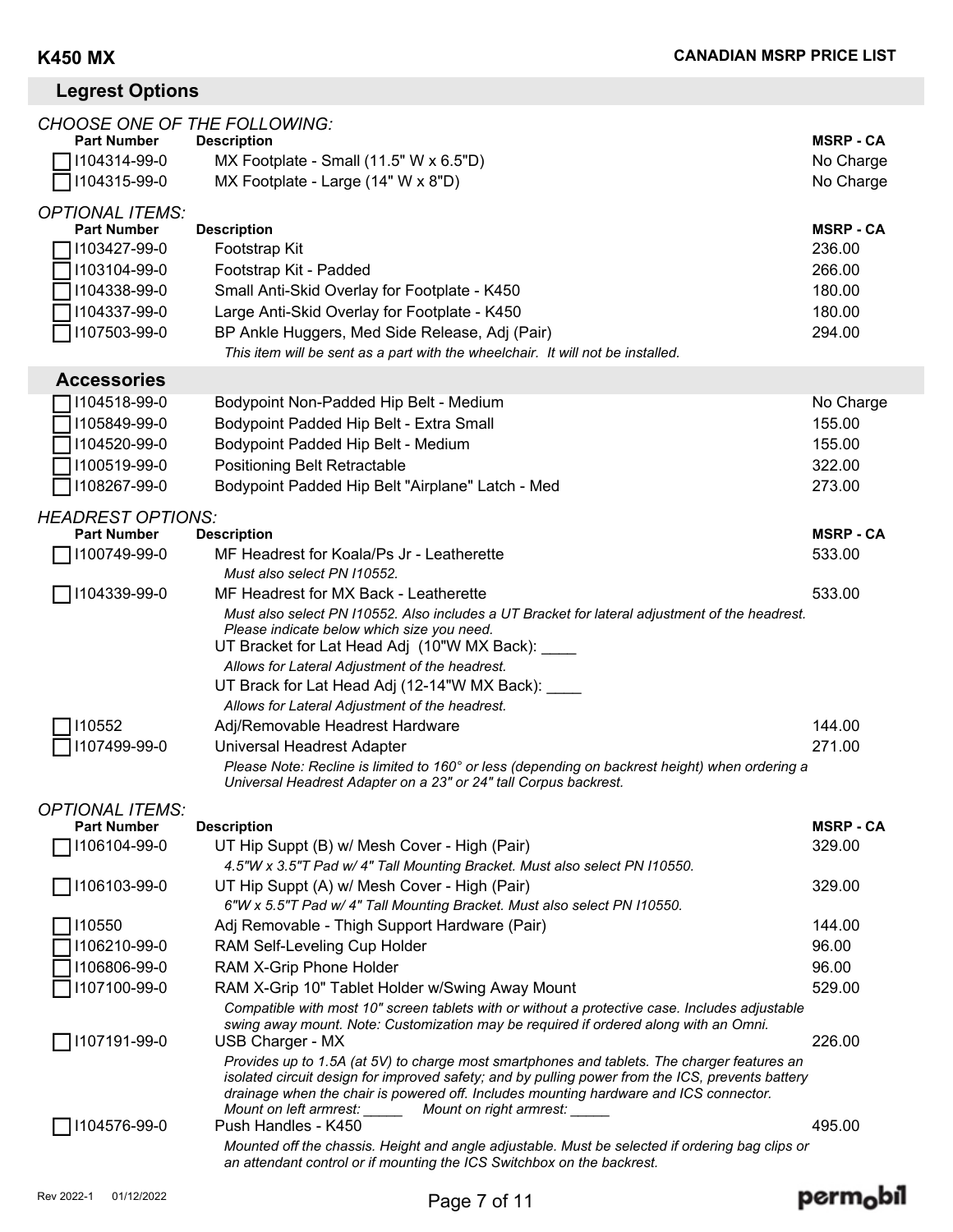| <b>OPTIONAL ITEMS:</b><br><b>Part Number</b><br>1105805-99-0 | <b>Description</b><br><b>Medical Necessities Bag Hooks</b><br>Please Note: Recline is limited to 165° or less (depending on backrest height) when ordering<br>with 23" or 24" tall Ergo backrest. Custom required if ordered with a ROHO AGILITY backrest.                                    | <b>MSRP - CA</b><br>104.00           |
|--------------------------------------------------------------|-----------------------------------------------------------------------------------------------------------------------------------------------------------------------------------------------------------------------------------------------------------------------------------------------|--------------------------------------|
| 1108276-99-0<br>1100578-99-0                                 | May ship as a part at shorter backrest heights.<br>Bodypoint PivotFit Shoulder Harness - Medium<br>Small Angle Adjustable Tray<br>Must also select PN I10556.                                                                                                                                 | 373.00<br>492.00                     |
| 110556<br>1108231-99-0<br>1108230-99-0<br>1108232-99-0       | Adj Removable - Tray Hardware (1 Each)<br>Permobil Adjustable Tray - 11"W<br>Permobil Adjustable Tray - 13"W<br>Permobil Tray Hardware Right Side Adjustable                                                                                                                                  | 144.00<br>362.00<br>362.00<br>263.00 |
| 1108233-99-0                                                 | Permobil Tray Hardware Left Side Adjustable                                                                                                                                                                                                                                                   | 263.00                               |
| <b>Alternative Drive Systems</b>                             |                                                                                                                                                                                                                                                                                               |                                      |
| <b>Part Number</b><br>110751                                 | ALTERNATIVE PROPORTIONAL JOYSTICK SYSTEMS:<br><b>Description</b><br>Mini-Joystick for Omni - (9-pin connector)                                                                                                                                                                                | <b>MSRP - CA</b><br>3,278.00         |
| 1103893-99-0                                                 | Operating Force = 13 g Neutral to Full Deflection = 5mm<br>Compact Joystick for Omni - (9-pin connector)<br>Operating Force = 220 g Neutral to Full Deflection = 28mm Joystick includes two 3.5mm<br>mono jacks for Mode and On/Off. Includes Standard Joystick Knob and 1.75" (42mm) Foam    | 1,599.00                             |
| 1103894-99-0                                                 | Ball Knob.<br>Compact Joystick LITE for Omni - (9-pin connector)<br>Operating Force = 50 g Neutral to Full Deflection = 17mm Joystick includes two 3.5mm mono<br>jacks for Mode and On/Off. Includes Standard Joystick Knob and 1.75" (42mm) Foam Ball<br>Knob.                               | 1,830.00                             |
| <b>Part Number</b>                                           | ALT PROPORTIONAL JOYSTICK MOUNTING HARDWARE:<br><b>Description</b><br>NOTE:                                                                                                                                                                                                                   | <b>MSRP - CA</b>                     |
|                                                              | Please see the PERMOfix Mounting Solutions, within the Alt Drive Accessories section, for<br>additional mounting options. The Swing Away Chin Boom Assemblies are Compatible with<br>Permobil Headrests I107470-99-0, I107469-99-0 or I107468-99-0 and must be selected with<br>1108721-99-0. |                                      |
| 1104690-99-0                                                 | Alt. JS Swing Away Mount Kit - Armrest<br>Mount in front of Left Arm:<br>Mount in front of Right Arm:                                                                                                                                                                                         | 311.00                               |

| <b>Part Number</b>  | <b>Description</b>                                                                            |                                                                                                                                                                                  | <b>MSRP - CA</b> |
|---------------------|-----------------------------------------------------------------------------------------------|----------------------------------------------------------------------------------------------------------------------------------------------------------------------------------|------------------|
|                     | ALT PROPORTIONAL JOYSTICK ACCESSORIES:                                                        |                                                                                                                                                                                  |                  |
|                     | For neck width up to 14cm.                                                                    |                                                                                                                                                                                  |                  |
| $\Box$ I10753       | Haims Harness for Chin Control Mount, Small                                                   |                                                                                                                                                                                  | 719.00           |
|                     | For neck width up to 19cm.                                                                    |                                                                                                                                                                                  |                  |
| $\Box$ 110752       | be applied if ordering lower backrest heights.<br>Haims Harness for Chin Control Mount, Large |                                                                                                                                                                                  | 719.00           |
|                     |                                                                                               | Swing-Away / Removable Chin Boom mounted on right of backrest shell. Custom charge may                                                                                           |                  |
| $\Box$ I104143-99-0 | Alt. JS Adjustable Mount Kit - Chin Boom                                                      |                                                                                                                                                                                  | 1,007.00         |
|                     |                                                                                               | Mount in front of Left Arm: Mount in front of Right Arm:                                                                                                                         |                  |
|                     | rod and one 4" rod.                                                                           | Used to mount Omni and Alternative Proportional Joystick to the same armrest. Includes<br>Swing Away Omni/Tablet Mount, with a longer mounting rod, two PERMOfix modules, one 3" |                  |
|                     |                                                                                               |                                                                                                                                                                                  |                  |
| 1107135-99-0        | Alt JS/Omni Combo Swing Away Mount Kit - Armrest                                              |                                                                                                                                                                                  | 629.00           |
|                     |                                                                                               | Mount in front of Left Arm: _______ Mount in front of Right Arm: _____                                                                                                           |                  |

### **Part Number** Description

| $\Box$ I104904-99-0 | Dual Switches for Compact Joystick - Fixed Mount                                          | 298.00 |
|---------------------|-------------------------------------------------------------------------------------------|--------|
|                     | Includes two pushbutton switches mounted on rigid arms. Switches set-up for Mode & On/Off |        |
|                     | function. Switch operation force = 130 q                                                  |        |
|                     | Mount at rear of Joystick:<br>Mount at front of Joystick:                                 |        |
|                     | Mount at right of Joystick:<br>Mount at left of Joystick:                                 |        |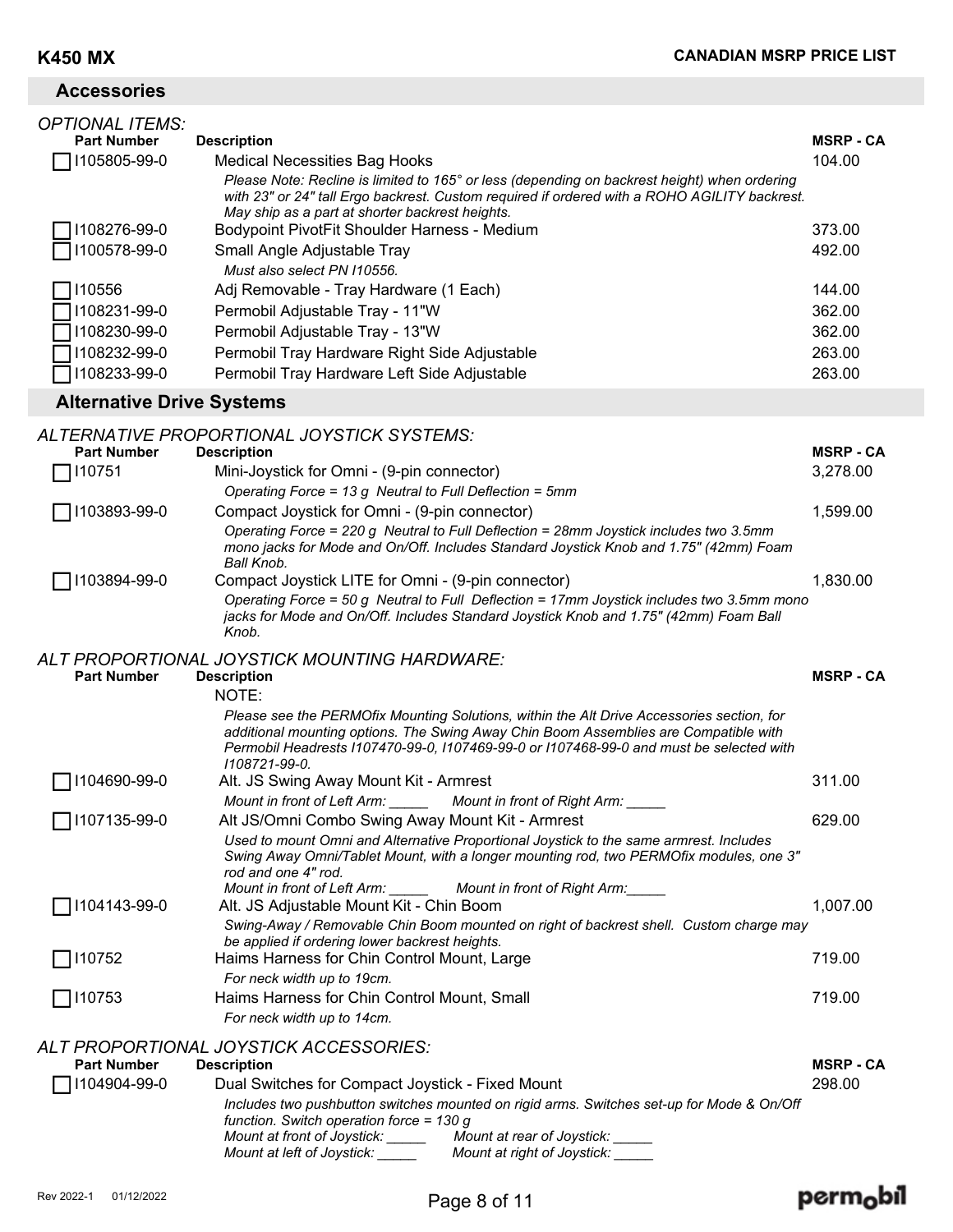## **Alternative Drive Systems**

| <b>Part Number</b><br>1104641-99-0 | ALT PROPORTIONAL JOYSTICK ACCESSORIES:<br><b>Description</b><br>Dual Switches for Compact Joystick - Gooseneck Mnt<br>Includes two pushbutton switches mounted on adjustable gooseneck arms. Switches are<br>positioned on Left and Right sides of Compact Joystick. Switches set-up for Mode & On/Off<br>function. Switch operation force = $130 g$ | <b>MSRP - CA</b><br>543.00 |
|------------------------------------|------------------------------------------------------------------------------------------------------------------------------------------------------------------------------------------------------------------------------------------------------------------------------------------------------------------------------------------------------|----------------------------|
| <b>SIP &amp; PUFF SYSTEMS:</b>     |                                                                                                                                                                                                                                                                                                                                                      |                            |
| <b>Part Number</b>                 | <b>Description</b>                                                                                                                                                                                                                                                                                                                                   | <b>MSRP - CA</b>           |
| 110573                             | Sip & Puff System for Omni                                                                                                                                                                                                                                                                                                                           | 1,923.00                   |
|                                    | Requires Omni Control Module. Includes breath tube kit.                                                                                                                                                                                                                                                                                              |                            |
| □ 110574                           | Sip & Puff System with Fiber Optic Opti-Stop                                                                                                                                                                                                                                                                                                         | 2.559.00                   |
|                                    | Requires Omni Control Module. Includes breath tube kit.                                                                                                                                                                                                                                                                                              |                            |
| 1106807-99-0                       | Sip & Puff Kit for Total Control Head Array                                                                                                                                                                                                                                                                                                          | 1,062.00                   |
|                                    | For use with Total Control Head Array. Requires Omni Control Module. Includes breath tube<br>kit.                                                                                                                                                                                                                                                    |                            |
| 110762                             | Adjustable Mounting Hrdw - Sip & Puff                                                                                                                                                                                                                                                                                                                | 311.00                     |
|                                    | Required when selecting PN 110573, 110574 or 1106807-99-0.                                                                                                                                                                                                                                                                                           |                            |
|                                    |                                                                                                                                                                                                                                                                                                                                                      |                            |

# **Total Control Head Array**

| TOTAL CONTROL HEAD ARRAY: |                                                                                                                                                                                                                                                                                                                           |                  |
|---------------------------|---------------------------------------------------------------------------------------------------------------------------------------------------------------------------------------------------------------------------------------------------------------------------------------------------------------------------|------------------|
| <b>Part Number</b>        | <b>Description</b>                                                                                                                                                                                                                                                                                                        | <b>MSRP - CA</b> |
| 106805-99-0               | Permobil Head Array - 3-Switch System                                                                                                                                                                                                                                                                                     | 5,933.00         |
| 111072                    | Features an occipital pad sensor and two lateral arms configured with proximity sensors. The<br>arms are mounted to the upper attachment points on the head array. Must select hardware<br>below to complete assembly. ESP recommended. Choose Omni Control Module separately.<br>Program Head Array as a 5-Switch System | No Charge        |
|                           | Select additional arms/sensors below and indicate the intended use of each sensor in the<br>Notes & Comments section. Choose Omni Control Module separately.<br>CHOOSE HEAD ARRAY MOUNT HARDWARE (REQUIRED):                                                                                                              |                  |
| 105927-99-0               | Stealth TWB480 Backrest Mounting Hdwr with Links                                                                                                                                                                                                                                                                          | 330.00           |
| 105941-99-0               | Stealth TWB480 Backrest Mnt Hdwr with Flipback                                                                                                                                                                                                                                                                            | 545.00           |
|                           | SELECT LEFT ARM PACKAGE (OPTIONAL)                                                                                                                                                                                                                                                                                        |                  |
| 10976                     | Add Left Lateral Arm w Proximity Sensor                                                                                                                                                                                                                                                                                   | 449.00           |
| 110977                    | Add Left Lateral Arm w Egg Switch                                                                                                                                                                                                                                                                                         | 299.00           |
| 110978                    | Add Left Lateral Arm w Pad (No Sensor or Switch)                                                                                                                                                                                                                                                                          | 183.00           |
|                           | SELECT RIGHT ARM PACKAGE (OPTIONAL):                                                                                                                                                                                                                                                                                      |                  |
| 10979                     | Add Right Lateral Arm w Proximity Sensor                                                                                                                                                                                                                                                                                  | 449.00           |
| 10980                     | Add Right Lateral Arm w Egg Switch                                                                                                                                                                                                                                                                                        | 299.00           |
| 10981                     | Add Right Lateral Arm w Pad (No Sensor or Switch)                                                                                                                                                                                                                                                                         | 183.00           |

# **Alt Drive Systems Setup**

| <b>CHOOSE OMNI (REQUIRED):</b> |                                                                                                                                                                                                                                                                                                                                   |                  |
|--------------------------------|-----------------------------------------------------------------------------------------------------------------------------------------------------------------------------------------------------------------------------------------------------------------------------------------------------------------------------------|------------------|
| <b>Part Number</b>             | <b>Description</b>                                                                                                                                                                                                                                                                                                                | <b>MSRP - CA</b> |
| 1108501-99-0                   | Omni2 Control Module for R-net - K450                                                                                                                                                                                                                                                                                             | 2,095.00         |
|                                | Two-section design features 3.5" VGA high resolution display, USB charger port, built in IR<br>control and integrated Bluetooth technology for control of up to 4 Bluetooth devices. Must also<br>select mounting hardware below. Please specify which type of alternative drive input device<br>you will be using. Input Device: |                  |
| □ 1103476-99-0                 | Adjustable Swing-Away Hardware - Omni/Tablet                                                                                                                                                                                                                                                                                      | 305.00           |
|                                | Mount in front of Left Arm: Mount in front of Right Arm:                                                                                                                                                                                                                                                                          |                  |
| <b>Part Number</b>             | CHOOSE MOUNTING POSITION OF SEAT CONTROL SWITCHBOX:<br><b>Description</b>                                                                                                                                                                                                                                                         | <b>MSRP - CA</b> |
| $\Box$ 110080                  | Mount Seat Control Switchbox on Backrest                                                                                                                                                                                                                                                                                          | No Charge        |
|                                |                                                                                                                                                                                                                                                                                                                                   |                  |
| <b>Alt Drive Accessories</b>   |                                                                                                                                                                                                                                                                                                                                   |                  |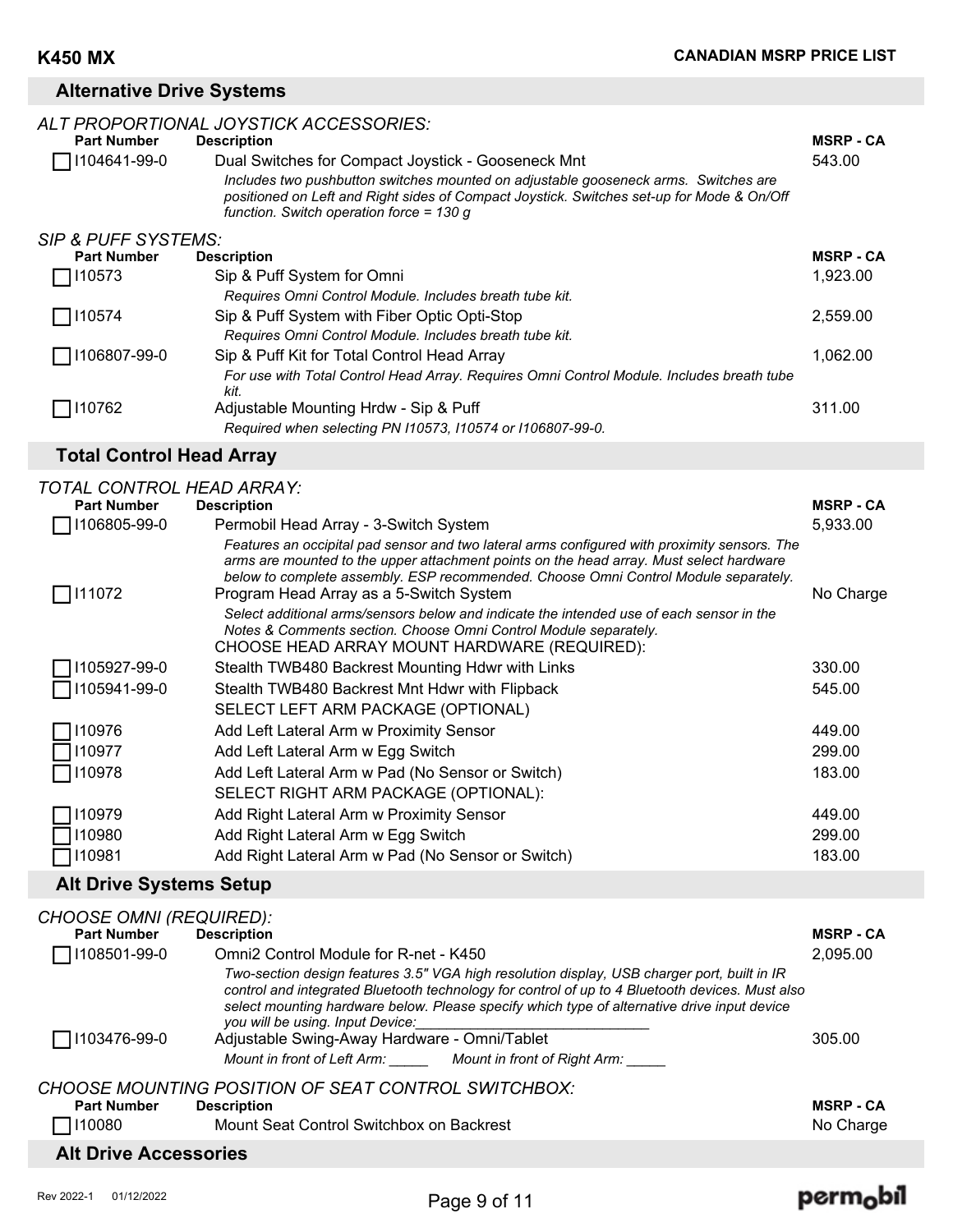# **Alt Drive Accessories**

| <b>PERMOFIX MOUNTING SOLUTIONS:</b> |                                                                                                                                                                                                                                                                                                                                                        |                  |
|-------------------------------------|--------------------------------------------------------------------------------------------------------------------------------------------------------------------------------------------------------------------------------------------------------------------------------------------------------------------------------------------------------|------------------|
| <b>Part Number</b>                  | <b>Description</b>                                                                                                                                                                                                                                                                                                                                     | <b>MSRP - CA</b> |
| 1106655-99-0                        | <b>PERMOfix UniTrack Fixed Mount Kit</b>                                                                                                                                                                                                                                                                                                               | 334.00           |
|                                     | Includes two base joints, two 4" rods and one 8" rod.                                                                                                                                                                                                                                                                                                  |                  |
| 1106656-99-0                        | PERMOfix UniTrack Removable Mount Kit                                                                                                                                                                                                                                                                                                                  | 587.00           |
|                                     | Includes quick release mount and thigh support hardware, two base joints and three different<br>length rods.                                                                                                                                                                                                                                           |                  |
| 1106657-99-0                        | PERMOfix UniTrack Swing Away Mount Kit                                                                                                                                                                                                                                                                                                                 | 846.00           |
|                                     | Includes PERMOfix Swing Away module, two base joints, one 2" rod and one 4" rod.                                                                                                                                                                                                                                                                       |                  |
| 1105907-99-0                        | Proximity Sensor + Swivel Assembly                                                                                                                                                                                                                                                                                                                     | 437.00           |
|                                     | Only available with the Total Control Head Array. Swivel assembly allows sensor to be<br>mounted with PERMOfix or directly to lateral arm of Total Control Head Array. Since Proximity<br>Sensors require power, they CANNOT be used as On/Off switches.                                                                                               |                  |
| 1105919-99-0                        | Egg Switch + Swivel Mount Assembly                                                                                                                                                                                                                                                                                                                     | 291.00           |
|                                     | Swivel assembly allows switch to be mounted with PERMOfix or directly to lateral arm of Total<br>Control Head Array.                                                                                                                                                                                                                                   |                  |
| 1105912-99-0                        | Solid Oval Pad + Swivel Assembly                                                                                                                                                                                                                                                                                                                       | 177.00           |
|                                     | Swivel assembly allows pad to be mounted with PERMOfix or directly to lateral arm of Total<br>Control Head Array.                                                                                                                                                                                                                                      |                  |
| 1106675-99-0                        | Oval Plate + Swivel Assembly - No Switch                                                                                                                                                                                                                                                                                                               | 153.00           |
|                                     | Blank plate provides mounting option for Micro Lite, Buddy Button or other switch options.<br>Swivel assembly allows pad to be mounted with PERMOfix or directly to lateral arm of Total<br>Control Head Array.                                                                                                                                        |                  |
| <b>OPTIONAL ITEMS:</b>              |                                                                                                                                                                                                                                                                                                                                                        |                  |
| <b>Part Number</b>                  | <b>Description</b>                                                                                                                                                                                                                                                                                                                                     | <b>MSRP - CA</b> |
| 1101769-99-0                        | Microlight Switch Qty:                                                                                                                                                                                                                                                                                                                                 | 192.00           |
| 1101767-99-0                        | Buddy Button Qty:                                                                                                                                                                                                                                                                                                                                      | 145.00           |
| 1106293-99-0                        | Egg Switch Black Qty:                                                                                                                                                                                                                                                                                                                                  | 160.00           |
| 1101771-99-0                        | Mini Cup Switch Qty:                                                                                                                                                                                                                                                                                                                                   | 142.00           |
| 1107500-99-0                        | Proximity Switch Qty:                                                                                                                                                                                                                                                                                                                                  | 672.00           |
| 1107495-99-0                        | Mini Joyswitch 5 Switch OC for Omni - (9-pin)                                                                                                                                                                                                                                                                                                          | 1,141.00         |
| 110772                              | Dome Switch, Backrest Mnt w Gooseneck Qty:                                                                                                                                                                                                                                                                                                             | 599.00           |
|                                     | Mount on Left:<br>Mount on Right:<br>Mounts at top of backrest shell. Custom charge may be applied if ordering with short backrest<br>heights. Kit Includes: One PERMOfix joint with Flat Plate, two PERMOfix joints with 45° swivel<br>adjustment, one 150mm rod, one 200mm rod and one 225mm gooseneck switch with 1.2m<br>cable and mounting clamp. |                  |
| 110846                              | Dome Switch, Backrest Swg Awy Mnt w Gsneck Qty:                                                                                                                                                                                                                                                                                                        | 898.00           |
|                                     | Mount on Right:<br>Mount on Left:<br>w 90° Swing-Away Function. Mounts at top of back. Custom charge applies if ordered with<br>short back. Kit Includes: One PERMOfix joint with Flat Plate, one PERMOfix joint with 45°<br>swivel adjustment, two 6" rods, one 90° Swing-Away joint, one 9" gooseneck switch w 50"<br>cable and mounting clamp.      |                  |
| 1105935-99-0                        | 3.5mm Ext. Cable for Sensor/Switch, 0.3m Long                                                                                                                                                                                                                                                                                                          | 41.00            |
| 1105931-99-0                        | 3.5mm Ext. Cable for Sensor/Switch, 1m Long                                                                                                                                                                                                                                                                                                            | 45.00            |
| 1105932-99-0                        | 3.5mm Ext. Cable for Sensor/Switch, 2m Long                                                                                                                                                                                                                                                                                                            | 49.00            |
| 1105933-99-0                        | 3.5mm Ext. Cable for Sensor/Switch, 3m Long                                                                                                                                                                                                                                                                                                            | 55.00            |
| 1105934-99-0                        | 3.5mm Y-splitter Cable for Sensor/Switch                                                                                                                                                                                                                                                                                                               | 45.00            |
|                                     | Allows two Proximity Sensors/Mechanical Switches to connect to the same direction jack.                                                                                                                                                                                                                                                                |                  |